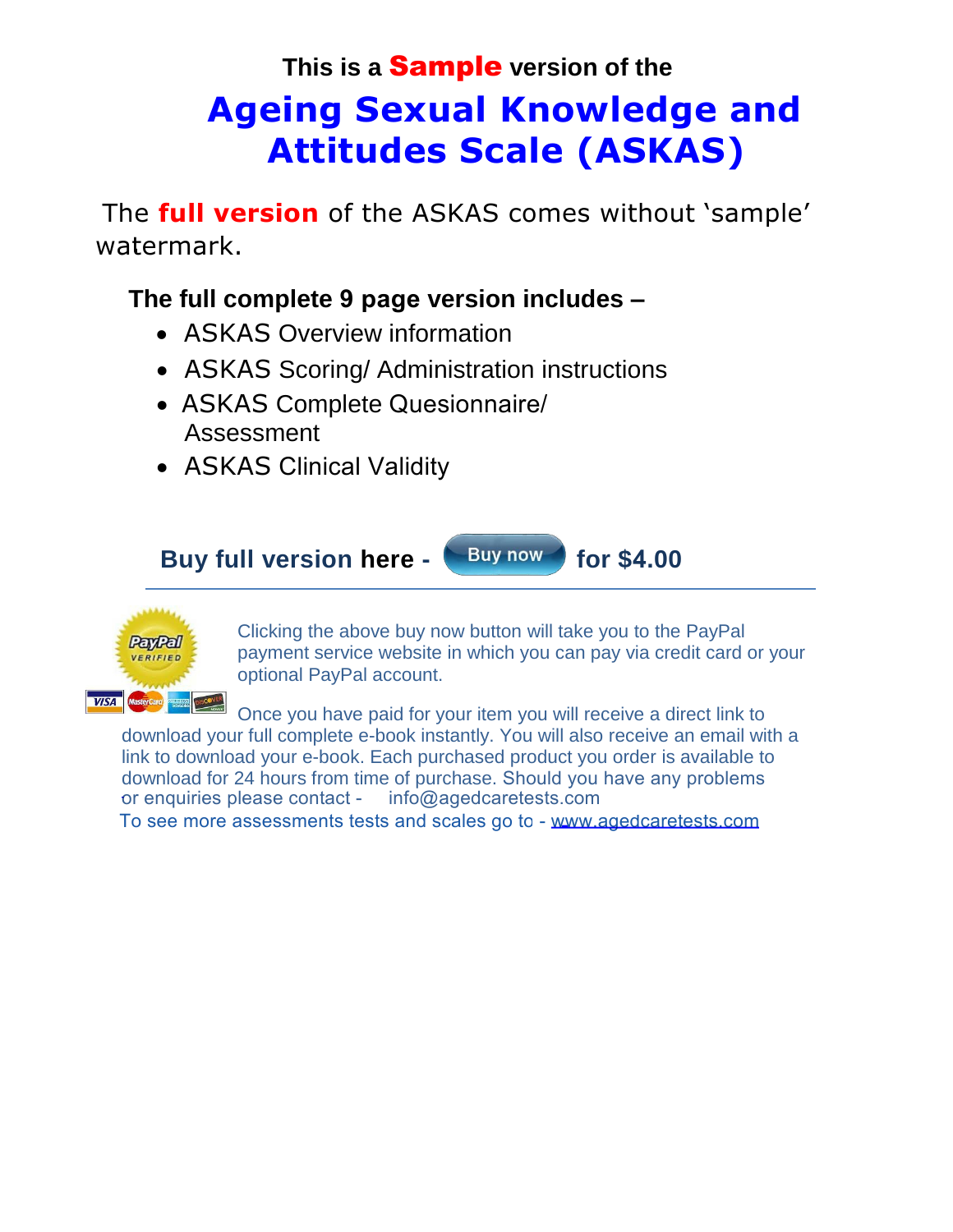# **Aging Sexual Knowledge and Attitudes Scale**

**CHARLES B. WHITE,<sup>1</sup> Trinity University** 

The Aging Sexual Knowledge and Attitudes Scale (ASKAS) is designed to measure two realms of sexuality: (a) knowledge about changes (and nonchanges) in sexual response to advanced age in males and females and (b) general attitudes about sexual activity in the aged. The items are largely specific to the elderly rather than a general sexual knowledge-attitudes scale. The ASKAS was developed for use in assessing the impact of group or individual interventions on behalf of sexual functioning in the aged utilizing, for example, a pretest-posttest procedure. Further, the measure may form the basis for group and individual discussion about sexual attitudes and/or sexual knowledge. The scale is also appropriate for use in educational programs for those working with the aged.

The actual numerical scores may be conveniently used for research purposes, but the individual items are also useful to assess the extent of an individual's knowledge upon which to base clinical interventions, as well as identifying attitudinal obstacles to sexual intimacy in old age.

#### **Description, Response Mode, and Timing**

The ASKAS consists of 61 items, 35 true/false/don't know in format and 26 items responded to on a 7-point Likert-type scale as to degree of agreement or disagreement with the particular item. The 35 true/false questions assess knowledge about sexual changes and nonchanges which are or are not age related. The 26 agree/disagree items assess attitudes toward sexual behavior in the aged. The items are counterbalanced. The instrument takes 20-40 minutes to complete.

### **Scoring**

The ASKAS may be given in an interview of paper-andpencil format and may be group administered or individually administered. The nature of the scoring and items are readily adaptable to computer scoring systems.

Scoring is such that a low knowledge score indicates high knowledge and a low attitude score indicates a more permissive attitude. The rationale for the low knowledge score reflecting high knowledge is that *don't know* was given a value of 3, indicating low knowledge. In the Knowledge section, Questions 1 through 35, the following scoring applies:  $true = 1$ ,  $false = 2$ , and  $don't know = 3$ . Items 1, 10, 14, 17, 20, 30, and 31 are reversed scored. In the Exhibit, the correct answers are in parentheses for Items 1 through 35. The attitude questions, 36 through 61, are each scored according to the value selected by the respondent with the exception of Items 44, 47, 48, 50–56, and 59 in which the scoring is reversed.

### **Reliability**

The reliability of the ASKAS has been examined in several different studies, and in varying ways, summarized in Table 1. As can be seen, reliabilities are very positive and at acceptable levels.

### Validity

Presented in Table 2 are the means and standard deviations of ASKAS scores from several studies. These means are not meant to be viewed as normative, but rather illustrative of group variation in ASKAS performance.

The validity of the ASKAS has been examined in a sexual education program for older persons, by individuals working with older persons, and by adult family members of aged persons in which each group received the psychological-educational intervention separately (White & Catania, 1981). Each experimental group had a comparable

### TABLE 1

|                      |  | <b>Aging Sexual Knowledge and Attitudes Scale (ASKAS)</b> |  |
|----------------------|--|-----------------------------------------------------------|--|
| <b>Reliabilities</b> |  |                                                           |  |

| Type of<br>reliability  | <b>Reliability</b><br>coefficient | Sample<br>size | Type of<br>sample                                            |
|-------------------------|-----------------------------------|----------------|--------------------------------------------------------------|
|                         |                                   | Knowledge      |                                                              |
| Split-half <sup>*</sup> | :91                               | 163            | Nursing home staff                                           |
| Split-half <sup>*</sup> | .90                               | 279            | Nursing home residents                                       |
| Alpha                   | .93                               | 163            | Nursing home staff                                           |
| Alpha                   | .91                               | 279            | Nursing home residents                                       |
| Alpha                   | .92                               | 30             | Community older adults                                       |
| Alpha                   | .90                               | 30             | Nursing home staff                                           |
| Alpha                   | .90                               | 30             | Families of older adults                                     |
| Test-retest             | .97                               | 15             | Community older adults                                       |
| Test-retest             | .90                               | 30             | Staff of nursing home and<br>families of the older<br>adults |
|                         |                                   | Attitudes      |                                                              |
| Split-half              | 86                                | 163            | Nursing home staff                                           |
| Split-half <sup>b</sup> | .83                               | 279            | Nursing home residents                                       |
| Alpha                   | .85                               | 163            | Nursing home staff                                           |
| Alpha                   | .76                               | 279            | Nursing home residents                                       |
| Alpha                   | .87                               | 30             | Community older adults                                       |
| Alpha                   | .87                               | 30             | Nursing home staff                                           |
| Alpha                   | .86                               | 30             | Families of older adults                                     |
| Test-retest             | .96                               | 15             | Community older adults                                       |
| Test-retest             | .72                               | 30             | Staff of nursing home and<br>families of the aged            |

'These correlations have been corrected for test length.

## This is the end of the sample ASKAS clinical validity. Please return to page 1 to purchase complete version.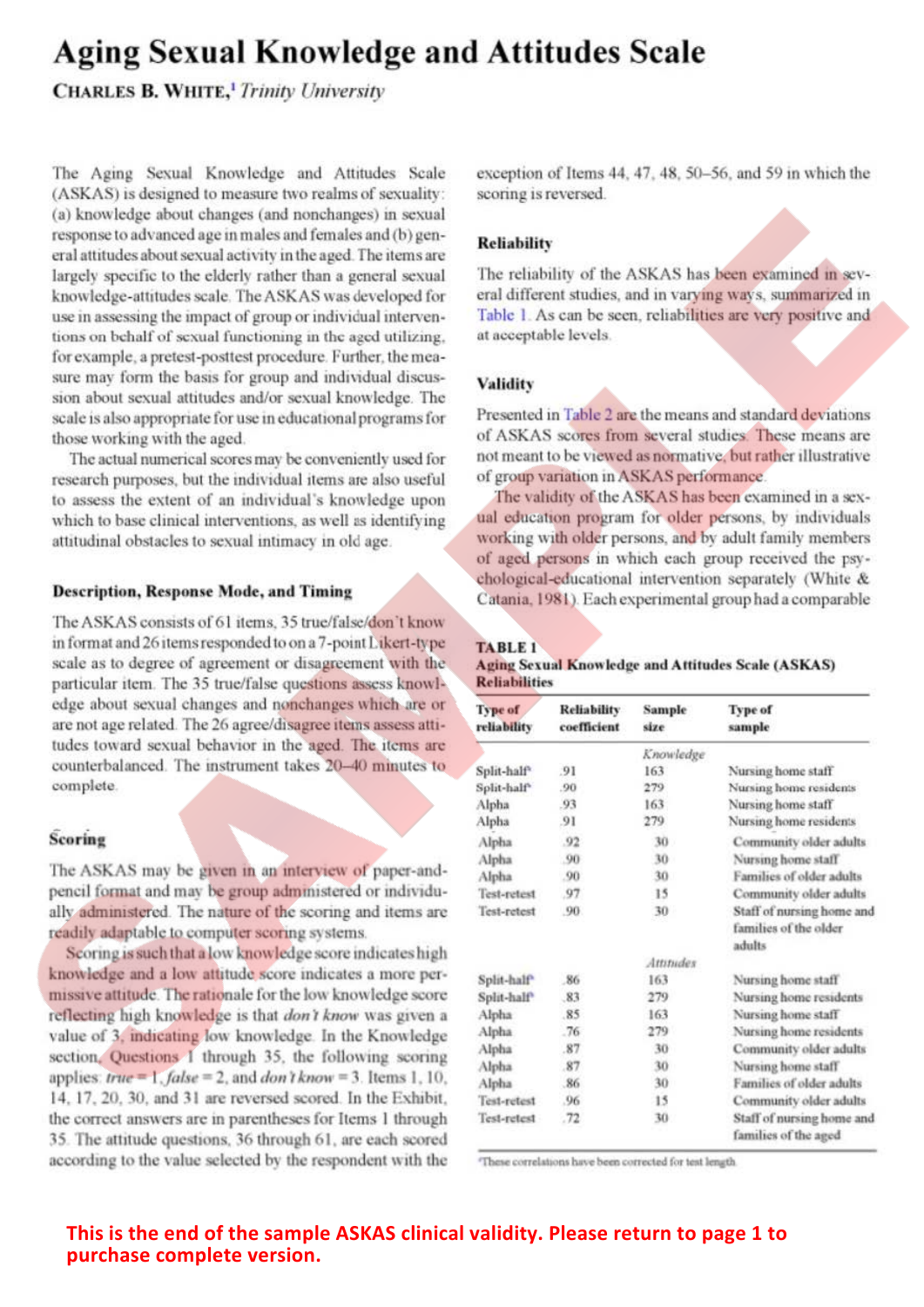## **Ageing Sexual Knowledge and Attitudes Scale (ASKAS)**

## **Scoring and Administration**

The ASKAS is designed for use with older persons, people who work with older persons, and any group of people who have an impact on the aged (e.g., families of the aged, volunteers working with the aged). The questions are designed to measure sexual attitudes and sexual knowledge through the utilization of items dealing with the age-related changes (and nonchanges) in sexuality and the context of sexuality for the aged.

The attitude portion of the test is based on the assumption that attitudes toward sexuality in the context of old age institutions (specifically, the nursing home) are predictive of attitudes toward sexuality in the aged in other contexts.

## **Scoring -**

The ASKAS consists of 61 questions, of which 35 are true-false or "don't know" in response format and 26 are responded to on a 7-point Likert scale as to the extent of agreement or disagreement with the item statement. The true-false questions are measures of knowledge about sexuality in the aged, while the agreedisagree Likert scale questions mea- sure attitudes toward sexuality in the aged.

There a 2 domains in the ASKAS 1 is called the Knowledge domain, which has 35 questions and a score range of 35-105. The 2nd is called the Attitudes domain which has 26 items and a score range of 26-182.

Scoring the ASKAS is easy, simply add up the responses.

## **Note: There are reversed scored items…**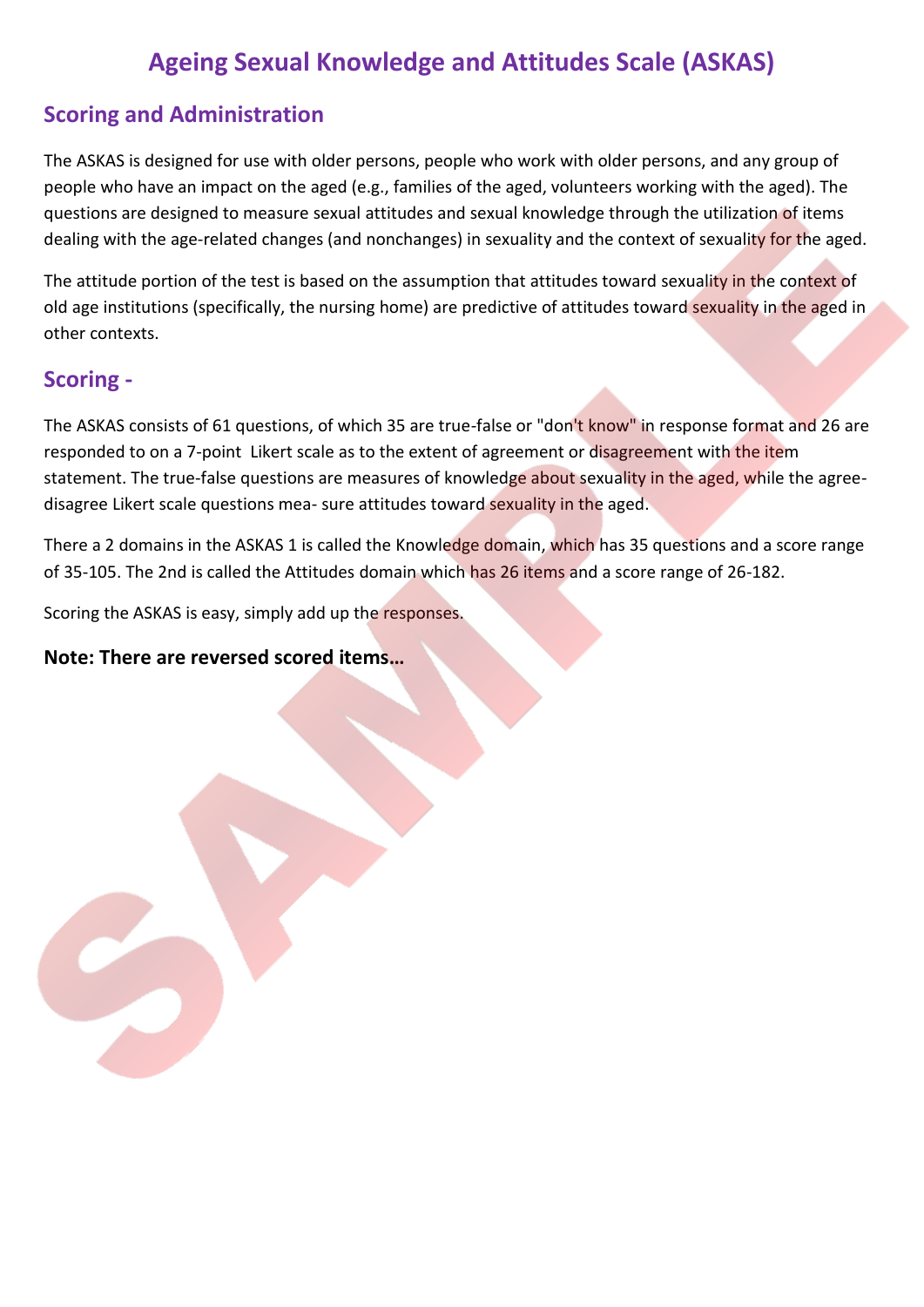## **Aging Sexual Attitudes and Knowledge Scale SCORING TABLE 1**

|      | Knowledge questions (correct answer shown in parentheses)                                                                                     |              |               |
|------|-----------------------------------------------------------------------------------------------------------------------------------------------|--------------|---------------|
| a1.  | Sexual activity in aged persons is often dangerous to their health.                                                                           |              |               |
|      | $(1)$ True                                                                                                                                    | $(.2)$ False | .3 Don't know |
| 2.   | Males over the age of 65 typically take longer to attain an erection of their penis than do younger males.                                    |              |               |
|      | $(.1)$ True                                                                                                                                   | .2 False     | .3 Don't know |
| 3.   | Males over the age of 65 usually experience a reduction in intensity of orgasm relative to younger males.                                     |              |               |
|      | $(.1)$ True                                                                                                                                   | .2 False     | .3 Don't know |
| 4.   | The firmness of erection in aged males is often less than that of younger persons.                                                            |              |               |
|      | $(0.1)$ True                                                                                                                                  | .Z False     | .3 Don't know |
| 5.   | The older female $(65 + \text{ years of age})$ has reduced vaginal lubrication secretion relative to younger females.                         |              |               |
|      | $(.1)$ True                                                                                                                                   | .2 False     | .3 Don't know |
| 6.   | The aged female takes longer to achieve adequate vaginal lubrication relative to younger females.                                             |              |               |
|      | $(0.1)$ True                                                                                                                                  | .2 False     | .3 Don't know |
| 7.   | The older female may experience painful intercourse due to reduced elasticity of the vagina and reduced vaginal lubrication.                  |              |               |
|      | $(.1)$ True                                                                                                                                   | .2 False     | .3 Don't know |
|      | Sexuality is typically a life-long need.                                                                                                      |              |               |
| 8.   | $(1)$ True                                                                                                                                    | .2False      | .3Don'tknow   |
|      | Sexual behavior in older people $(65+)$ increases the risk of heart attack.                                                                   |              |               |
| a9.  |                                                                                                                                               |              |               |
|      | $(0.1)$ True                                                                                                                                  | $(.2)$ False | .3 Don't know |
|      | a10. Most males over the age of 65 are unable to engage in sexual intercourse.                                                                |              |               |
|      | $(0.1)$ True                                                                                                                                  | $(.2)$ False | .3 Don't know |
|      | 11. The relatively most sexually active younger people tend to become the relatively most sexually active older people.                       |              |               |
|      | $(.1)$ True                                                                                                                                   | .2 False     | .3 Don't know |
| 12.  | There is evidence that sexual activity in older persons has beneficial physical effects on the participants.                                  |              |               |
|      | $(.1)$ True                                                                                                                                   | .2 False     | .3 Don't know |
| 13.  | Sexual activity may be psychologically beneficial to older persons.                                                                           |              |               |
|      | $(0.1)$ True                                                                                                                                  | .2 False     | .3 Don't know |
|      | a14. Most older females are sexually unresponsive.                                                                                            |              |               |
|      | $(1)$ True                                                                                                                                    | $(.2)$ False | .3 Don't know |
|      | 15. The sex urge typically increases with age in males over 65.                                                                               |              |               |
|      | $(0.1)$ True                                                                                                                                  | .2 False     | .3 Don't know |
|      | 16. Prescription drugs may alter a person's sex drive.                                                                                        |              |               |
|      | $(0.1)$ True                                                                                                                                  | .2 False     | .3 Don't know |
| a17. | Females after menopause, have a physiologically induced need for sexual activity.                                                             |              |               |
|      | .1 True                                                                                                                                       | $(.2)$ False | .3 Don't know |
|      | 18. Basically, changes with advanced age $(65 +)$ in sexuality involve a slowing of response time rather than a reduction of interest in sex. |              |               |
|      | $(.1)$ True                                                                                                                                   | .2 False     | .3 Don't know |
|      | 19. Older males typically experience a reduced need to ejaculate and hence may maintain an erection of the penis for a longer time than       |              |               |
|      | younger males.                                                                                                                                |              |               |
|      | $(.1)$ True                                                                                                                                   | .2 False     | .3Don'tknow   |
| a20. | Older males and females cannot act as sex partners as both need younger partners for stimulation.                                             |              |               |
|      | $(0.1)$ True                                                                                                                                  | $(.2)$ False | .3 Don't know |
| 21.  | The most common determinant of the frequency of sexual activity in older couples is the interest or lack of interest of the husband in a      |              |               |
|      | relationship with his wife.<br>sexual                                                                                                         |              |               |
|      | $(0.1)$ True                                                                                                                                  | .2 False     | .3 Don't know |
|      |                                                                                                                                               |              |               |
|      |                                                                                                                                               |              |               |
|      |                                                                                                                                               |              |               |
|      |                                                                                                                                               |              |               |
|      |                                                                                                                                               |              |               |
|      |                                                                                                                                               |              |               |
|      |                                                                                                                                               |              |               |
|      |                                                                                                                                               |              |               |

#### **This to page 1 to purchase complete version. is the end of the sample ASKAS scoring & administration. Please return**